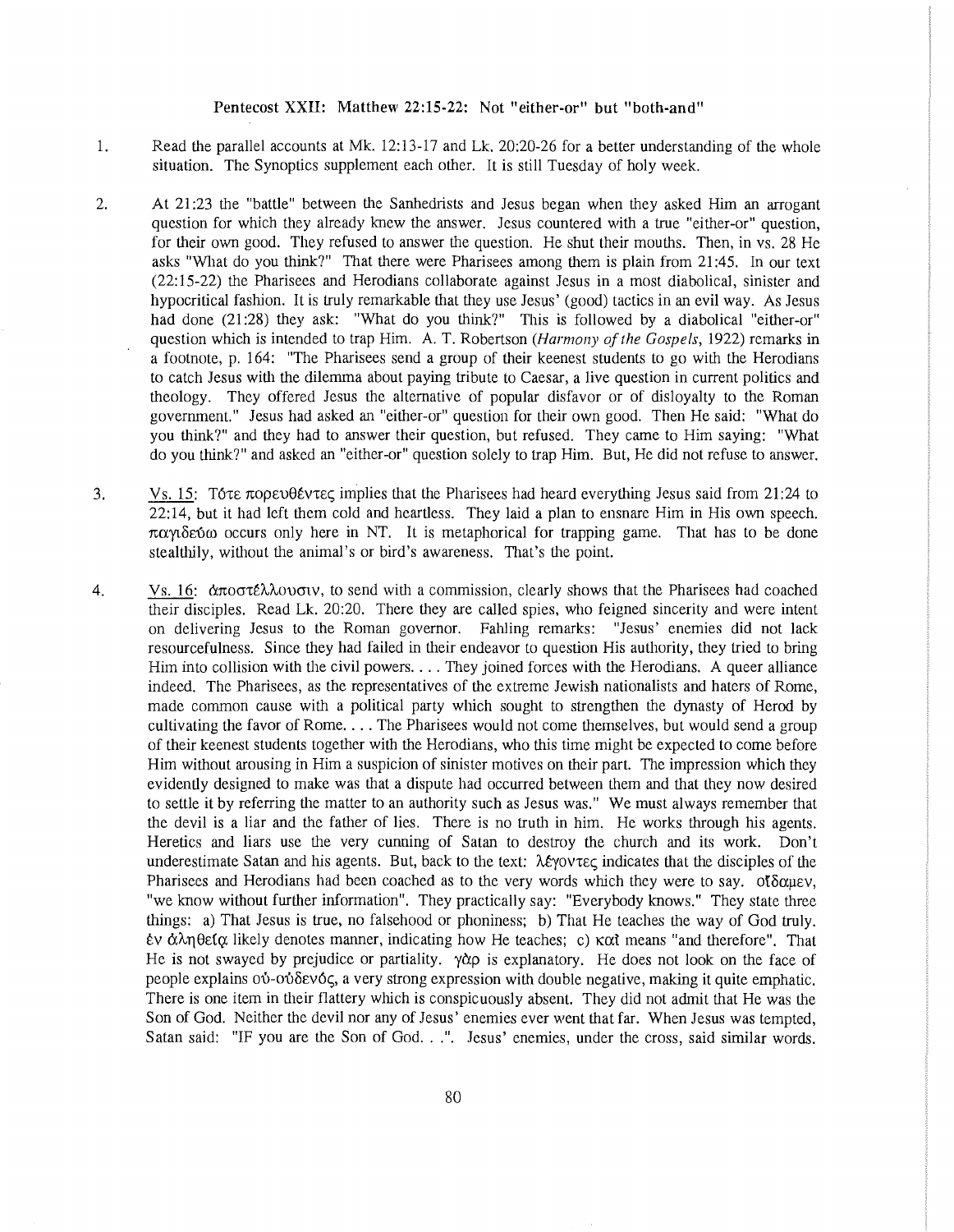Fahling remarks: "So that infamous accusation that Jesus was in league with Beelzebub was admittedly false!" On one occasion they called Him Beelzebub. Now they speak with honeyed words of flattery. Satan and his agents cross themselves up with what they say. What underlies this text is that the forces of untruth meet the forces of truth.

- 5. Vs. 17:  $0\bar{0}v$  "in view of what we say you are". *Elne* "tell us". Just like Satan at Mt. 4:3. E $\epsilon$ ectiv is an impersonal verb meaning "to be lawful, to be legal".  $\delta$ o0 v $\alpha$  is the subject of E $\xi$ e $\sigma$ tv. Eight of our translations have "taxes" for κήνσον, the tax required of everyone. It's an "either-or" question. Their intention, of course, is to impale Jesus on the horns of a dilemma. Fabling: "To answer it in Rome's favor would cost Him popular favor, and to answer it in favor of the people would get Him into serious trouble with Roman authorities, which would charge Him with disloyalty to Rome."
- 6. Vs. 18:  $\gamma v \circ \delta c$ , a form of  $\gamma v \circ \delta c \circ c$ . In vs. 16 Jesus' enemies used a form of  $\delta \delta \alpha$ , to know inherently. But here we have  $\gamma v \circ \delta \zeta$ , to know from an outside source. It plainly shows that Jesus' divinity enabled His humanity to be omniscient. Jesus' human nature was given all the qualities of the divine nature but Jesus used them only when proving that He was the Son of God or when necessary for the sake of truth, as here.  $\pi$ ovn $\rho$ f $\alpha$  means active wickedness as opposed to  $\kappa \alpha \kappa$ f $\alpha$ , latent wickedness. Luke says (20:23): "When He perceived their craftiness." JB renders this passages: "But Jesus was aware of their malice and replied 'You hypocrites! Why do you set this trap for me?' Cf. Mt. 4:7. Satan was ever trying to trap Jesus and now his agents do likewise.  $\frac{1}{2}$  where  $\frac{1}{2}$  must have stung. Jesus knows that they are speaking with a forked tongue. Read again what they said of Him in vs. 16. He is proving that they were right in what they said, though they did not mean it.
- 7. Vs. 19: 1:0 v6µrnµa wt'i K'ljvcrou. AAT renders: "the coin with which the tax is paid." wu  $\kappa$  hypov is adjectival, indicating what kind of coin.  $\pi \rho$  or the wave most of our versions translate "they brought Him". The others have "handed Him". Fabling suggests that "brought Him" means that they had none on their person but had to go to the money-changers in the Court of the Gentiles to get this coin. That makes sense.  $\delta \eta v \dot{\alpha} \rho v$  means a silver coin minted by the Emperor Tiberius.
- 8. Vs. 20: In vs. 18 we had  $\epsilon\bar{t}$  we "He said". Here we have  $\lambda\epsilon\gamma\epsilon$  "He went on to say". In 18-19 first He asks a question and then gives a command. He does the same in  $20-21$ . Tivos is possessive genitive of the interrogative  $\tau$ t $\zeta$ . ctk $\omega$ , Lenski quotes Trench who points out the precise meaning of this word. It denotes a prototype which it does not merely resemble but from which it is drawn. The coin does not merely resemble Caesar's face and name but represents his face and name. Where the coin goes, there goes Caesar, in this case, Tiberius. LB renders: "Whose picture is stamped on it? And whose name is this beneath the picture?" Though LB has many faults, one must admit that Taylor often makes the text alive. Read LB on the whole passage.
- 9. Vs. 21: Cf. Mt. 21 :28. They had no choice but to answer. And, in both cases, their answer is the solution. In this instance the answer is only one word. By the way, very likely these "disciples" and Jesus could read Latin. Fabling gives us a translation of what was written on the coin: "'Tiberius Caesar, son of the divine August' and on the other side 'Pontifex Maximus' which title 'high priest' ... made him both the highest civil and the highest religious ruler of the land."  $\tau$ 6 $\tau$ e (cf. 22:8 and 13) denotes more than time. Here it introduces the punch line, if we may call it that.  $\lambda \xi \gamma \epsilon t$  "He went on to say". Jesus took things step by step.  $\delta v$  "in view of the fact that this coin actually belongs to and represents Caesar". 'A $\pi\delta\delta$ ote is much more than "give". Cf. Lk. 19:8 where we have  $\delta\delta\omega$ ut and  $\dot{\alpha}$   $\pi$ o $\delta$ ( $\delta$ ω $\beta$ μ in the same verse. The first means "to give", and the second means "to give back". The coin belonged to Caesar and represented the government. Their acknowledgment that it belonged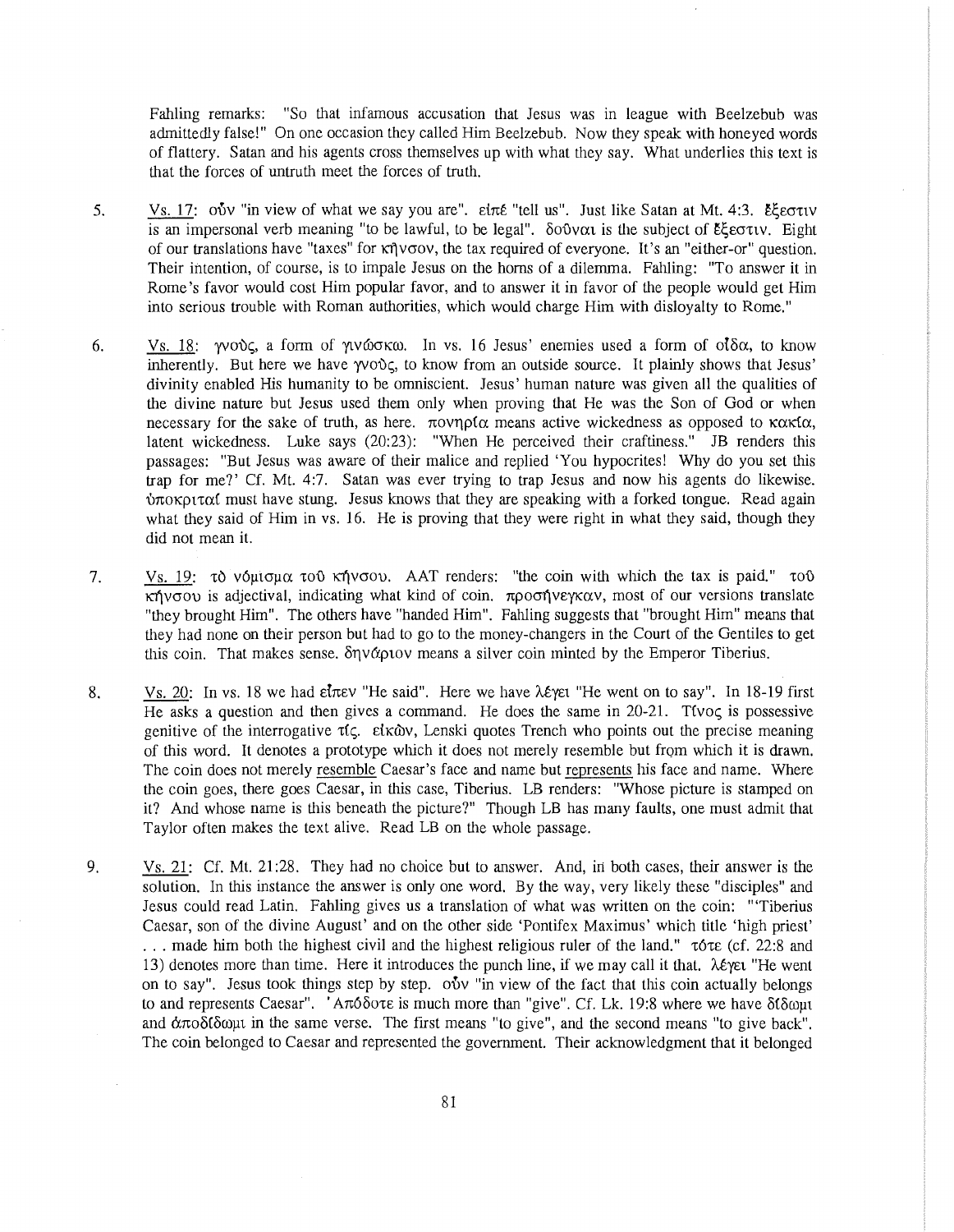to Caesar and their use of the coin obligated them "to give back". Note the beautiful parallelism in this short sentence. A distinction is made between  $\tau \alpha$  and  $\tau \alpha$ . The genitives are both adjectival and possessive. And in both parts we have indirect objects. It is truly remarkable that some of the most important things Jesus said were said in a situation of hostility or danger. Cf. the first five of the great "I am" sayings in Jn. 6:48-51; 8:12; 10:7; 10:11 and 11:25, all spoken either to Jesus' enemies or in a situation of grief. Cf. the seven words of Jesus on the cross, all spoken by Jesus in a situation of grief, surrounded by enemies. Whole books have been written on the basis of the simple principle enunciated here by Jesus. Cf. also Rom. 13:1-6 and I Pet. 2:17. The moment a person, be he man, woman or child, comes into contact with the currency of the country of which he is a citizen, he thereby acknowledges that he is obligated to pay for the support of that government, to obey its laws, to render that government obedience, fear and honor, in fact he is obligated to pray for that government, I Tim. 2:2. Meditate on that fact that we Americans are very reluctant to pay taxes, try all too often to circumvent laws, consider it our privilege to make fun (not just humor) of our government, etc. etc. These matters are our obligation, not mere toys.  $\tau \alpha$   $\tau \omega$   $\theta$  eo  $\theta$ . What are the things of God? Everything. When Job (1:21) said: "Naked I came from my mother's womb, and naked I shall return there. The Lord gave and the Lord has taken away. Blessed be the name of the Lord" he was acknowledging that he owned nothing, but that all was the Lord's. I am merely a steward of what God has loaned to me. I owe it all to Him. "Pay back to God the things which belong to God", for the Christian is the third use of the Law. If he truly does that, in Jesus' name, according to Mt. 22:21; Rom. 13:1-6 and I Pet. 2:17 he will automatically also be obeying "Pay back to Caesar the things which belong to Caesar" because the fourth commandment covers this part of what Jesus said. Mt. 22:21 is found in the Table of Duties of the Small Catechism, along with Rom. 13:1.5-7; I Tim. 2:1.2; Titus 3:1 and I Pet. 2:13.14. The pastor ought carefully explain these texts to confirmands and they should commit them to memory. The Christian lives in two kingdoms, that of power and that of grace. The two must always be sharply distinguished and yet they do not contradict each other but must always work harmoniously side by side, in each other's interest. Before the Reformation people suffered from a Church-State. Luther and other reformers brought back the truth of Scripture and applied it. Since the Reformation many countries have suffered from forms of the State-Church. Our country, like no other country in history, has been blessed, for the most part, with a proper relationship of church and state. The state must have just laws and justice for all, not invading the religous rights of the individual. The church must use the Word of God and do all things in accordance with it, not invading the legal rights of the individual. But the Christian lives harmoniously in these two kingdoms at all times. The author of these notes once read an illustration which is pertinent: A Lutheran judge was requested by another Lutheran to grant him a divorce on legal grounds. Both men were members of the same congregation. Since the request for divorce was not on the basis of God's Word, though legal in that state, the judge privately pleaded with the man not to request a divorce. But the man persisted on legal grounds. The divorce was granted. Then the judge brought the whole matter to the congregation and disciplinary proceedings were begun. The man was eventually excommunicated. In the first instance the judge proceeded on the basis of state law. In the second he proceeded on the basis of the Word of God. He was rightly operating in two kingdoms. If a member of a congregation approaches the pastor with a contrite confession of murder, the pastor must absolve him immediately. But then he must be told to submit to the governing authorities by turning himself in. If he refuses, absolution must be withheld. These are but two examples of the relationship of the two kingdoms. For further reading on the two kingdoms see *The Abiding Word,* vol. II, pp. 562-607 and F. Pieper, *Christian Dogmatics,* I 55; II 393; III 418. There is no special section in Pieper on this matter but see Index Volume, pp. 772-773, for further references in the three volumes.

10. Vs. 22: Two of our translations bring out the true meaning of this verse: NEB "This answer took